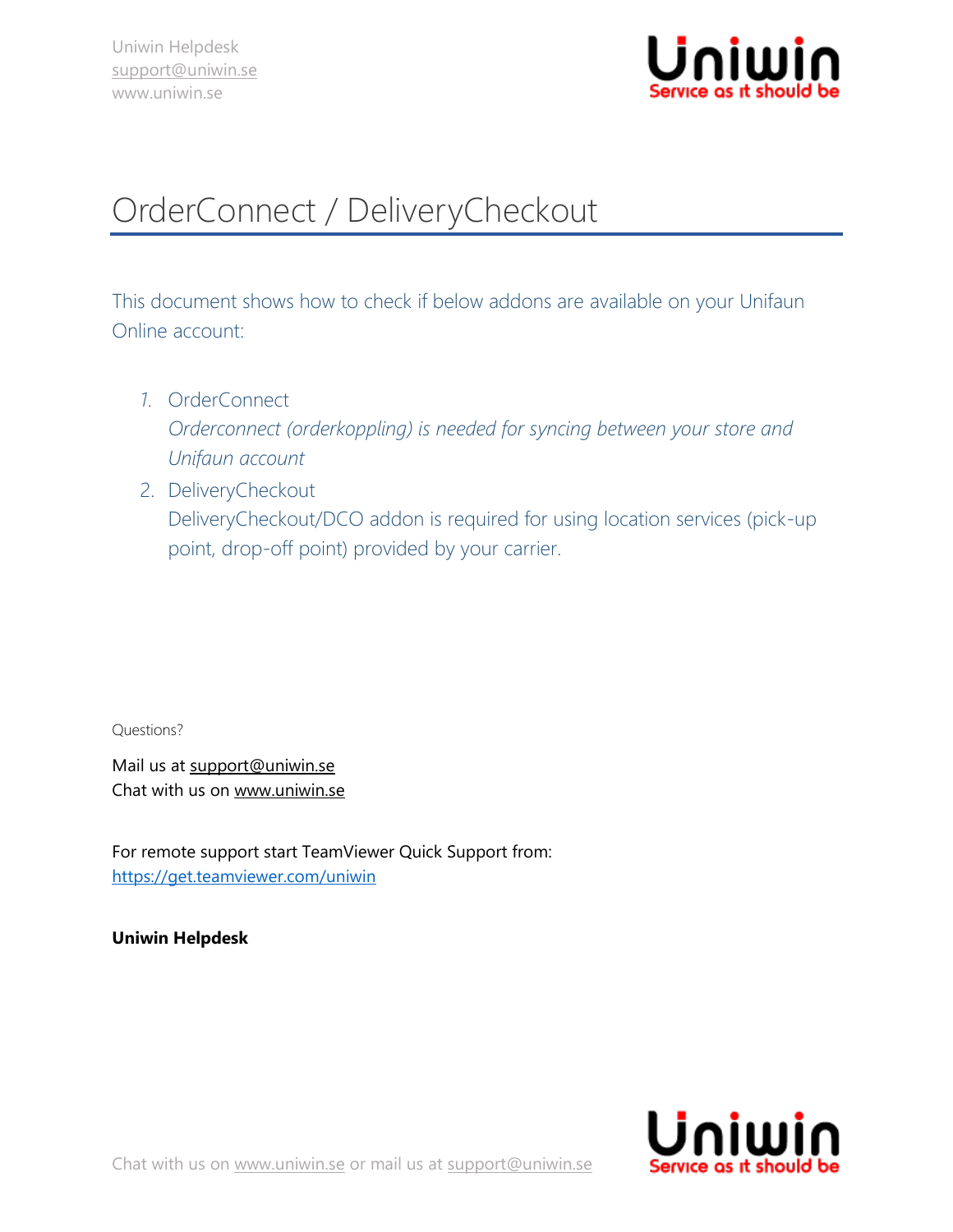Uniwin Helpdesk [support@uniwin.se](mailto:support@uniwin.se) www.uniwin.se



## **OrderConnect**



Login to your Unifaun Online account and click on menu MAINTENANCE. If you have the option called "API KEYS" in the menu then the OrderConnect is enabled for you. OrderConnect must be enabled for syncing shipping label from your Shopify Store to Unifaun dashboard. If you don't have OrderConnect, please contact us for more information.